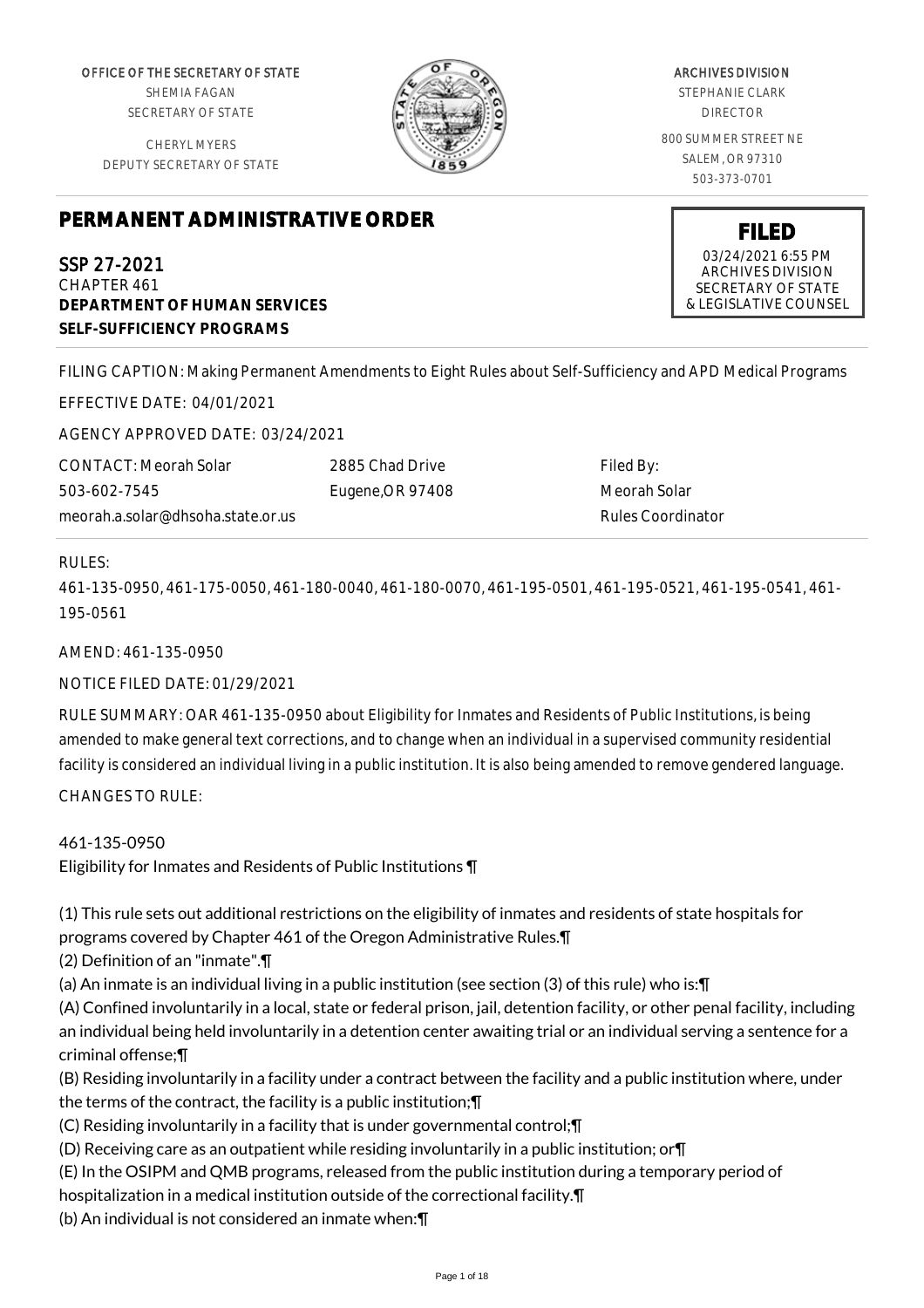(A) The individual is released on parole, probation, or post-prison supervision;¶

(B) The individual is on home- or work-release, unless the individual is required to report to a public institution for an overnight stay;¶

(C) The individual is voluntarily residing in a supervised community residential facility and all of the following are true:¶

(i) Residents are not precluded from working outside the facility in employment available to individuals who are not under justice system supervision;¶

(ii) Residents can use community resources such as libraries, grocery stores, recreation and education at will, notwithstanding any house rules such as a requirement to sign in and out, curfews, or hours during which the residence is closed or locked; and¶

(iii) Residents can seek health care treatment in the broader community to the same or similar extent as other Medicaid enrollees in the state.¶

(D) The individual is staying voluntarily in a detention center, jail, or county penal facility after his or hetheir case has been adjudicated and while other living arrangements are being made for the individual; or¶

(DE) The individual is in a public institution pending other arrangements as defined in 42 CFR 435.1010.¶

(3) A "public institution" is any of the following:¶

(a) A state hospital (see ORS 162.135).¶

(b) A local correctional facility (see ORS 169.005): a jail or prison for the reception and confinement of prisoners that is provided, maintained and operated by a county or city and holds individuals for more than 36 hours.¶ (c) A Department of Corrections institution (see ORS 421.005): a facility used for the incarceration of individuals sentenced to the custody of the Department of Corrections, including a satellite, camp, or branch of a facility. $\P$ (d) A youth correction facility (see ORS 162.135):¶

(A) A facility used for the confinement of youth offenders and other individuals placed in the legal or physical custody of the youth authority, including a secure regional youth facility, a regional accountability camp, a residential academy and satellite, and camps and branches of those facilities; or¶

(B) A facility established under ORS 419A.010 to 419A.020 and 419A.050 to 419A.063 for the detention of children, wards, youth, or youth offenders pursuant to a judicial commitment or order.¶

(4) Definition of serious mental illness. An individual has a serious mental illness if the individual has been diagnosed by a psychiatrist, a licensed clinical psychologist or a certified non-medical examiner as having dementia, schizophrenia, bipolar disorder, major depression or other affective disorder or psychotic mental disorder other than a substance abuse disorder and other than a disorder that is caused primarily by substance abuse.¶

(5) An individual who resides in a state hospital (see subsection (3)(a) of this rule) meets the definition of a serious mental illness (see section (4) of this rule), and applies for medical assistance between 90 and 120 days prior to the expected date of the person's release from the state hospital may be found eligible for medical assistance. If the individual is determined to be eligible, the effective date of the individual's medical assistance is the date the individual is released from the institution.¶

(6) In the OSIPM and QMB programs, except as provided for in section (7) of this rule, an individual who is at least 21 years of age and less than 65 years of age who becomes a resident of a state hospital has medical benefits suspended. When an individual with suspended medical benefits is no longer a resident of the state hospital, or when the individual is admitted to a medical institution outside of the state hospital for a period of hospitalization, medical benefits are reinstated effective the first day the individual is no longer a resident, if the individual continues to meet eligibility for the medical program.¶

(7) An individual residing in a state hospital may be eligible for OSIPM and QMB program benefits if the individual meets the requirements of one of the following subsections:¶

(a) The individual is 65 years of age or older.¶

(b) The individual receives a Certificate of Need for Services from the State-authorized agency, and meets one of the following:¶

(A) The individual is under 21 years of age.¶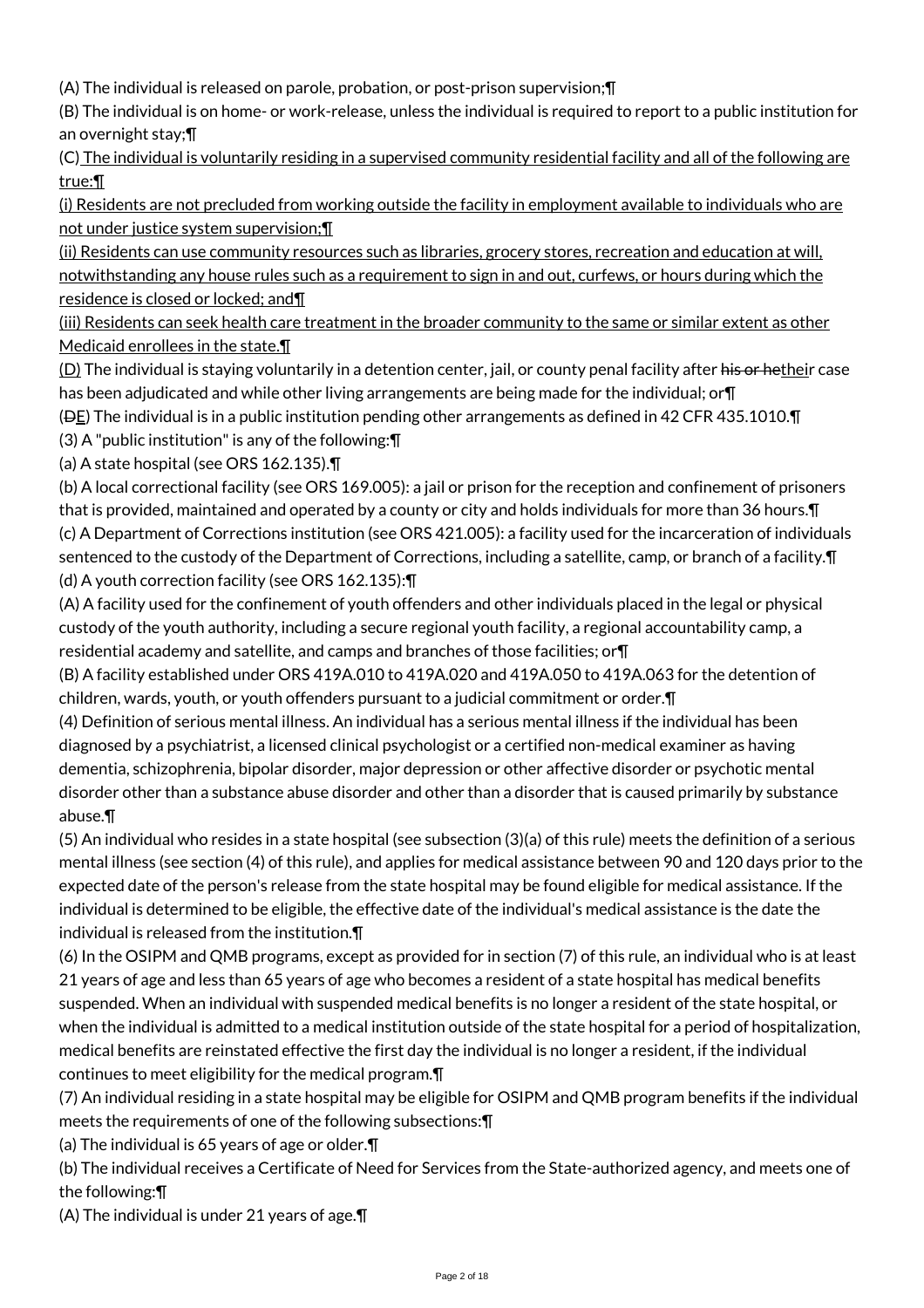(B) The individual is 21 years of age, received a Certificate of Need for Services from the State-authorized agency, and received those services immediately before reaching age 21. Except as provided for in subsection (a) of this section, eligibility ends at age 22.¶

(8) For all programs covered under chapter 461 of the Oregon Administrative Rules:¶

(a) Except as provided otherwise in this rule, an inmate (see section (2) of this rule) of a public institution is not eligible for benefits.¶

(b) If a pregnant woman receiving medical assistance through the OSIPM program becomes an inmate of a public institution, her medical benefits are suspended. When the Department is informed the woman is no longer an inmate, her medical benefits are reinstated - effective on the first day she is no longer an inmate - if she is still in her protected period of eligibility under OAR 461-135-0010.¶

(c) If an individual receiving medical assistance through the OSIPM or QMB programs becomes an inmate of a correctional facility, medical benefits are suspended during the incarceration period.¶

(d) In the OSIPM and QMB programs, when the Department is notified that an individual with suspended benefits has been released or has been admitted to a hospital outside of the public institution for a period of hospitalization, medical benefits are reinstated effective the first day the client is no longer an inmate if both of the following are true:¶

(A) The client continues to meet eligibility for the medical program; and¶

(B) The notification takes place within ten calendar days of the release, or the notification takes place more than ten calendar days from the release date and there is good cause for the late reporting.¶

(9) In the GA and SNAP programs, in addition to the other provisions of this rule, an inmate released from a public institution on home arrest, and required to wear an electronic device to monitor his or hetheir activity, is ineligible for benefits if the correctional agency provides room and board to the individual.¶

(10) In the GA program, when an individual becomes an inmate of a public institution:¶

(a) Benefits may continue for the two calendar months following the month the Department is notified of the incarceration, if the individual will be released before the end of the second calendar month and the housing arrangement is still available.¶

(b) If the individual will be released after the end of the second calendar month following the month of notification, or if the release date is not known, benefits will be closed effective the end of the notice period (see OAR 461- 175-0050) for a timely continuing benefit decision notice (see OAR 461-001-0000).

Statutory/Other Authority: ORS 409.050, 411.060, 411.070, 411.404, 411.816, 412.049, 413.085, 414.685, 412.014

Statutes/Other Implemented: ORS 409.010, 411.060, 411.070, 411.404, 411.447, 411.816, 412.014, 412.049, 414.426, 42 CFR 435.1009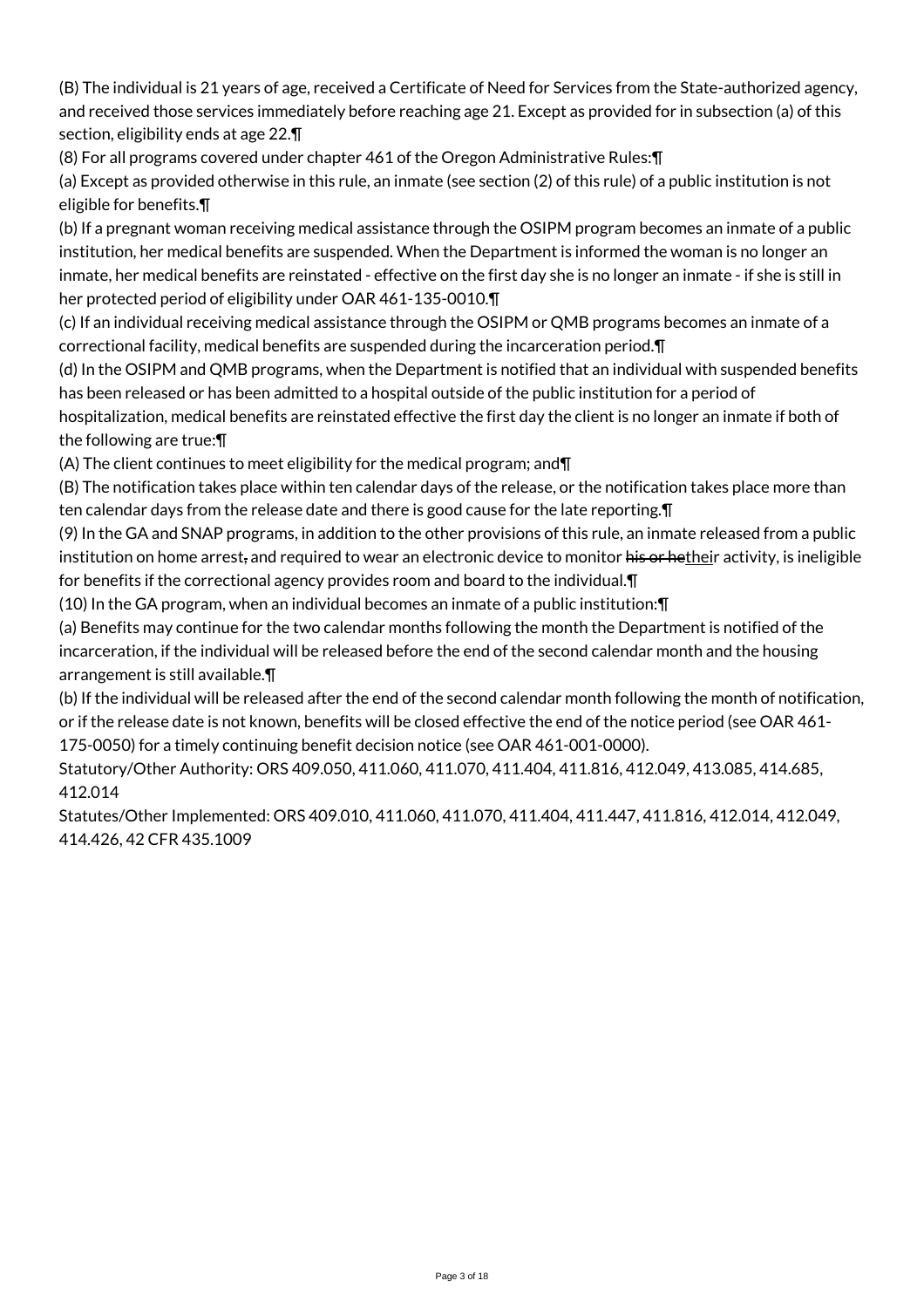REPEAL: Temporary 461-175-0050 from SSP 40-2020

NOTICE FILED DATE: 01/29/2021

RULE SUMMARY: OAR 461-175-0050 about Notice Period is being amended to permanently add the notice period for a few programs, systems, and situations that were previously excluded. It is also being amended to permanently absorb the rule provisions in OAR 461-175-0206, which the Department has repealed. These changes will make the rule more accurate. Lastly, it adopts temporary rule changes which made clear to which APD programs or services the ten calendar day timely continuing benefit decision notice provision in the rule refers. This amendment keeps the rule in alignment with current ODHS practices and makes clear the notice periods for different ODHS systems and programs. CHANGES TO RULE:

461-175-0050 Notice Period ¶

The notice period is used to determine the effective date for taking action when a decision notice (see OAR 461- 001-0000) is sent to the filing group (see OAR 461-110-0310): \[

(1) For a basic decision notice (see OAR 461-001-0000), the notice period is the month in which the notice is mailed.¶

(2) For a continuing benefit decision notice (see OAR 461-001-0000), the notice period is the budget month from which information is used to initiate the decision notice.¶

(3) For a timely continuing benefit decision notice (see OAR 461-001-0000), the notice period is the month in which the mailing requirement ends.

(4) Except as provided in OAR 461-175-0206, this mailing requirement is 15under sections (5) and (6) of this rule, the timely continuing benefit decision notice mailing requirement is:¶

(a) No later than the first business day following the 15th day of the month:¶

(A) For cases maintained in the ONE system.¶

(B) In the GA, OSIP, OSIPM, and QMB programs.¶

(b) At least fifteen calendar days for clientindividuals in the Address Confidentiality Program (see OAR 461-001-0000) and 10 calendar days for all other clientswhose cases are maintained in the ODHS mainframe system. I

(c) At least ten calendar days:¶

(A) For all other cases maintained in the ODHS mainframe system.¶

(B) In the following programs or services:¶

(i) The State Plan Personal Care Services provided under OAR division 411-034,¶

(ii) Any Nursing Facility or Medicaid Home and Community-Based Services received for individuals determined eligible under OAR division 411-015, and¶

(iii) Program of All-Inclusive Care for the Elderly (PACE) under OAR division 411-045.¶

(5) In all programs except the SNAP program:¶

(a) If the basis for a decision to reduce, suspend, or close a grant of public assistance or medical assistance is a

change to a benefit standard, the timely continuing benefit decision notice mailing requirement is:¶

(A) At least 30 calendar days before the effective date of the action, or ¶

(B) If the Department has fewer than 60 days before the effective date to implement a change to a benefit standard, the mailing requirement is as provided under section (4) of this rule.

(b) For purposes of this section, the term "change to a benefit standard" means a change to the applicable inflation-adjusted contribution, income, or payment standard. It does not include the annual adjustment to a standard based on a federal or state inflation rate.

Statutory/Other Authority: ORS 411.060, 411.730, 411.816, 412.049, ORS 411.060, 409.050, 411.404, 412.014, 412.049

Statutes/Other Implemented: ORS 411.060, 411.730, 411.816, 412.049, 411.404, 412.014, 412.049, 192.856,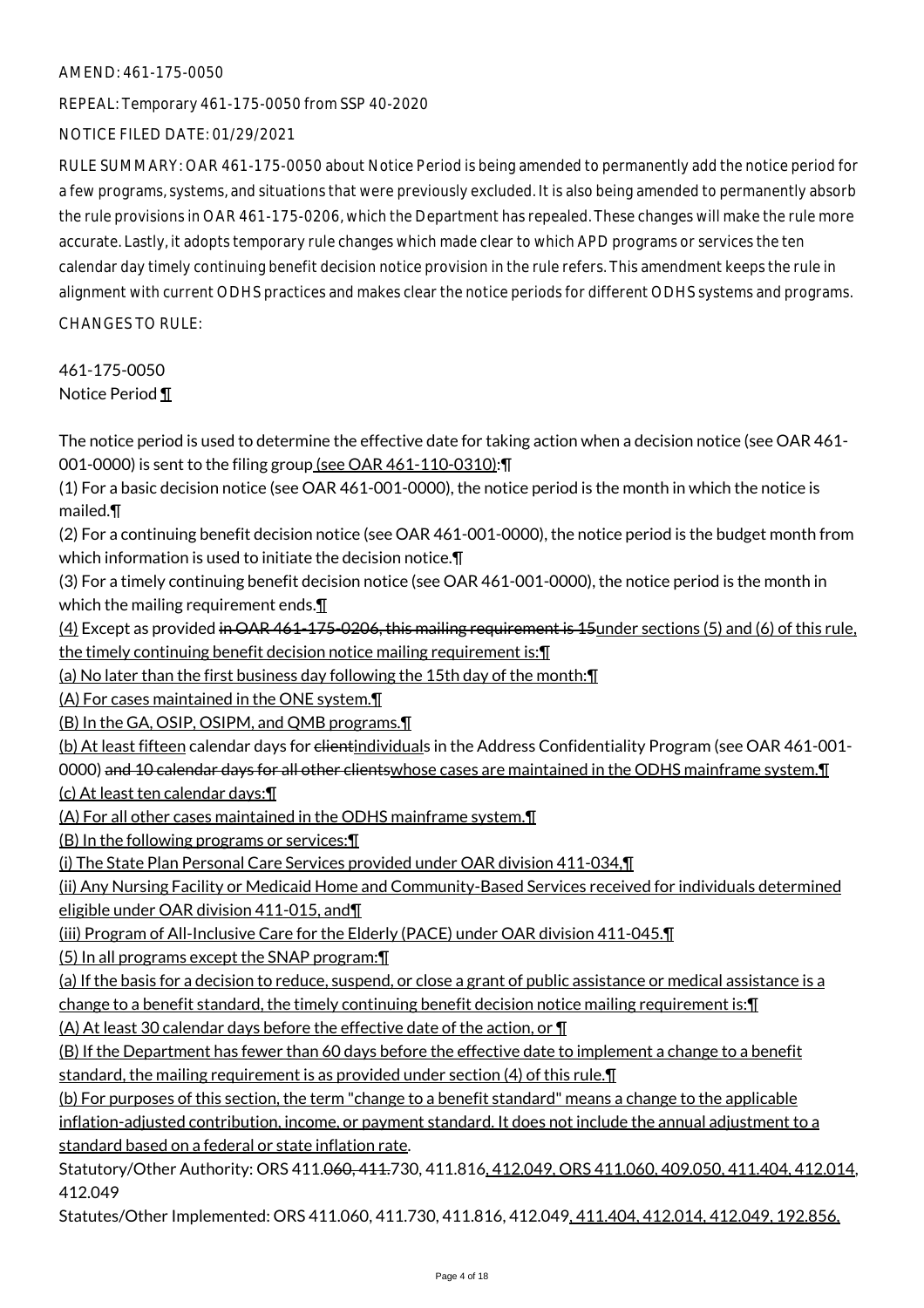409.010, 411.095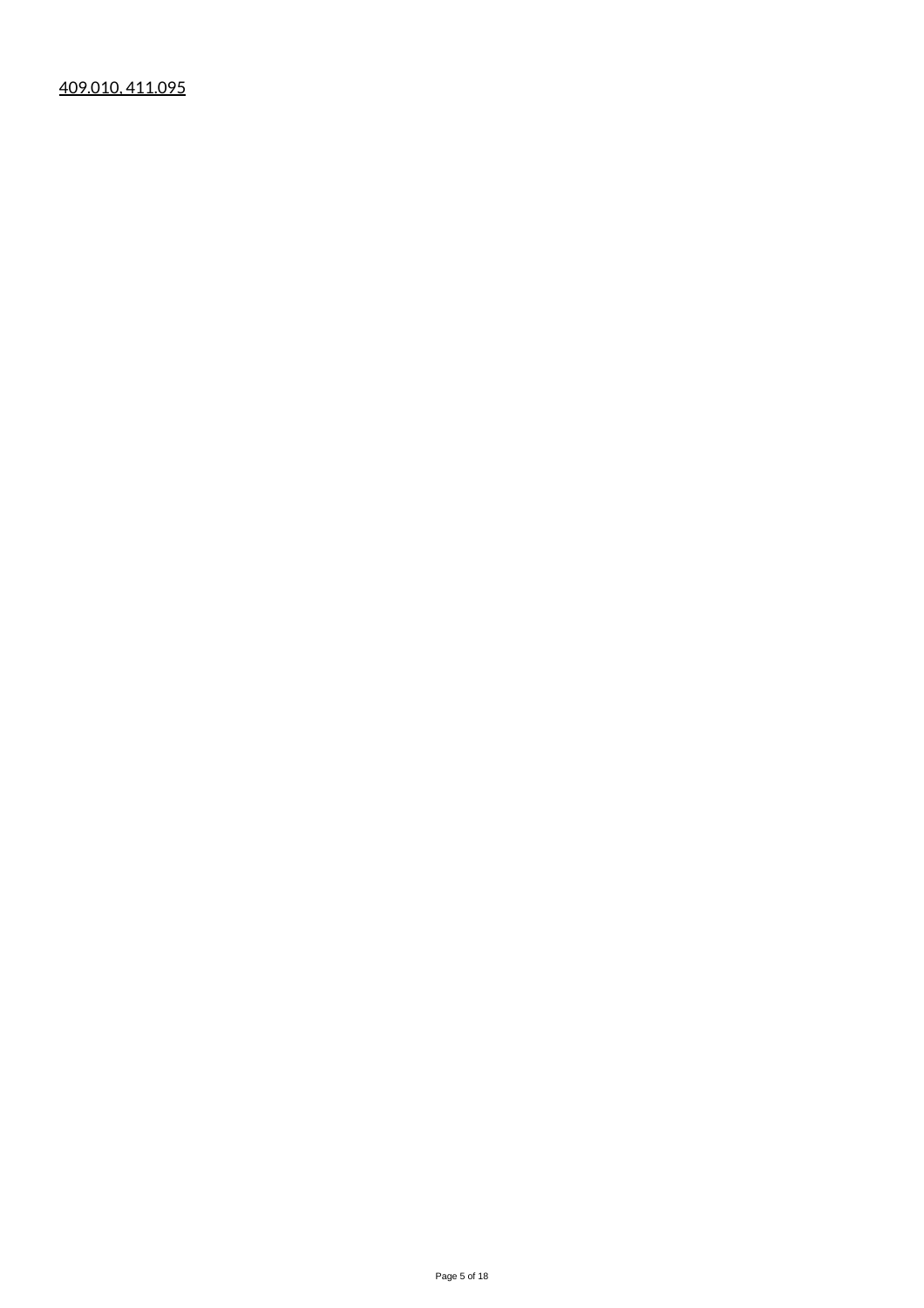AMEND: 461-180-0040

REPEAL: Temporary 461-180-0040 from SSP 37-2020

NOTICE FILED DATE: 01/29/2021

RULE SUMMARY: OAR 461-180-0040 about Effective Dates; Special Needs and Services, is being amended to permanently adopt a temporary update of the rule's verbiage to include a defined term and rule reference. These changes make the rule more accurate and clear.

CHANGES TO RULE:

461-180-0040 Effective Dates; Special and Service Needs ¶

(1) The effective date for a special need is the later of the following:¶

(a) The date of request (see OAR 461-115-0030) for the special need item; or¶

(b) The effective date for OSIPM.¶

(2) The effective date for in-home services (see OAR 411-030-0020) and independent choices program (ICP) benefits (see OAR 411-030-0020) is determined as follows:¶

(a) For individuals currently receiving Medicaid OHP Plus benefits, the effective date is the later of the following:¶ (A) The date of request for in-home services or ICP.¶

(B) The date the individual meets all eligibility requirements for in-home services or ICP in accordance with OAR 411-030-0040.¶

(C) The expiration date of a disqualification period resulting from a transfer of assets (see OAR 461-140-0296).¶

(b) For individuals not already receiving Medicaid OHP Plus benefits, the effective date is the later of the following:¶

(A) The effective date of the Medicaid OHP Plus benefit package (see OAR 411-015-0015).¶

(B) The date of the initial assessment.¶

(C) The date the individual meets all eligibility requirements for in-home services or ICP in accordance with OAR 411-030-0040.¶

(D) The expiration date of a disqualification period resulting from a transfer of assets (see OAR 461-140-0296).¶

(3) The effective date for Title XIX services in a licensed community-based setting or Medicaid-certified nursing

facility is the later of the following:¶

(a) The date of request for services.¶

(b) The date the individual begins residing in the community-based setting or nursing facility.¶

(c) The effective date of the Medicaid OHP Plus benefit package (see OAR 411-015-0015).¶

(d) The expiration date of a disqualification period resulting from a transfer of assets (see OAR 461-140-0296).¶

(4) The effective date for a reduction or termination in services is the later of the following:¶

(a) The end of the ten-day notice mailing periodimely continuing benefit decision notice (see OAR 461-001-0000) notice period under OAR 461-175-0050; and¶

(b) The termination date of a service plan.¶

(5) The effective date for a reduction or termination of an on-going special need is the end of the timely continuing benefit notice perioddecision notice, notice period under OAR 461-175-0050.

Statutory/Other Authority: ORS 411.060, 409.050, 411.404, 413.085, 414.685

Statutes/Other Implemented: ORS 411.060, 409.010, 411.404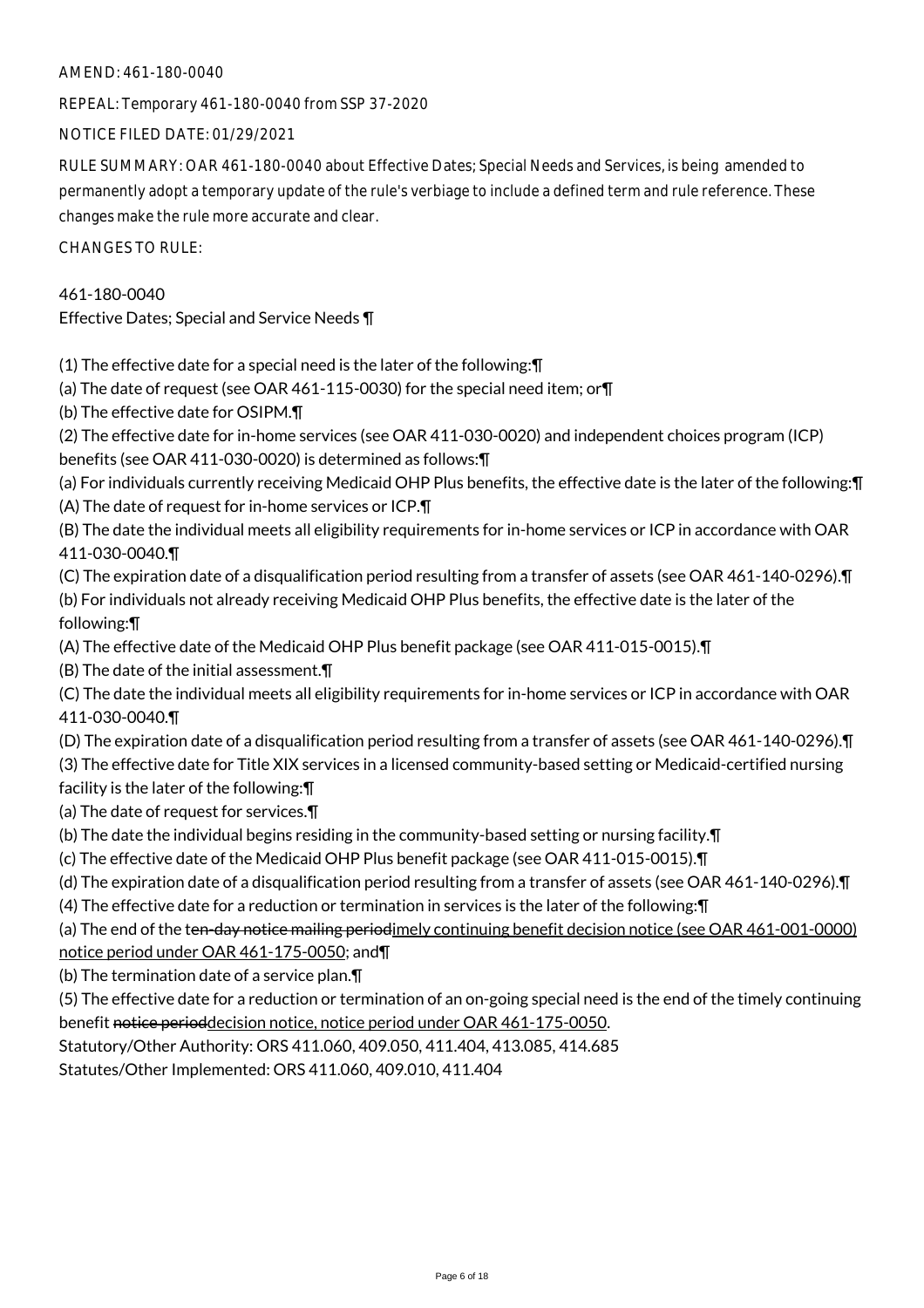# AMEND: 461-180-0070

# NOTICE FILED DATE: 01/29/2021

RULE SUMMARY: OAR 461-180-0070 about Effective Dates; Initial Month Benefits, needs to be amended to make the GA initial month rule provisions clear and accurate.

CHANGES TO RULE:

# 461-180-0070

Effective Dates; Initial Month Benefits ¶

(1) In the EA program, the effective date for opening the case is the day benefits are issued to the benefit group (see OAR 461-110-0750). For a benefit group whose only eligible child is an unborn, the effective date cannot be earlier than the first day of the calendar month preceding the month in which the due date falls.¶

(2) In the ERDC program, the effective date for starting benefits is one of the following:¶

(a) The first day of the month in which the request for benefits is made if  $\overline{\mathbb{I}}$ 

(A) All eligibility (see OAR 461-001-0000) requirements are met in that month; and¶

(B) Verification is provided within the application processing timeframes.¶

(b) If all eligibility requirements are not met in the month of request, the effective date is the first day of the month in which they are met, if verification is provided within the application processing timeframes.¶

(c) For a benefit group that received TANF program benefits within the 30 days before applying for ERDC program benefits, the effective date is the first of the month following closure of their TANF program benefits.¶

(3) In the GA program, the effective date for the initial month (see OAR 461-001-0000) of benefits is - ¶ (a) The date the individual requests benefits, if the individualFor individuals who filed an application for SSI benefits in any calendar month prior to the month in whichprior to applying for GA benefits, the date the individual requested benefits and the individual completes the GA application process and meets all other eligibility requirements on that date. If the individual is not otherwise eligibunder OAR 461-135-0700. I (b) For individuals who did not file oan the date of request, the effective date is the date the individual meets all eligibility requirements.¶

(b) The first of the month following the day all eligibility requirements are met and verified, if the individual did not file an application for SSI benefits in a calendar month prior to the month in which the individual requests benefits application for SSI benefits prior to applying for GA benefits, the first of the month following the date the individual completes the GA application process and meets all eligibility requirements under OAR 461-135-0700 .¶

(4) In the OSIP program, the effective date for the initial month of benefits is whichever of the following occurs first:¶

(a) The date an individual requests benefits, if the individual was eligible as of that date.¶

(b) The date all eligibility requirements are met.¶

(5) In the REF program, when a filing group (see OAR 461-110-0430) makes an initial application, the effective date for starting benefits is:¶

(a) If all eligibility requirements, including an interview, are completed by the 30th day from the filing date (see OAR 461-115-0040), the effective date for starting benefits is the filing date.¶

(b) If all eligibility requirements are not met by the 30th day from the filing date, a new filing date must be established.¶

(6) In the TANF program, when a filing group (see OAR 461-110-0330) makes an initial application or applies after the end of the certification period (see OAR 461-001-0000), the effective date for starting TANF benefits is one of the following:¶

(a) Except as provided in subsections (b) to (d) of this section, if all eligibility requirements, including a TANF interview, are completed by the 30th day from the filing date, the effective date for starting benefits is the filing date. If all eligibility requirements are not met by the 30th day from the filing date, a new filing date must be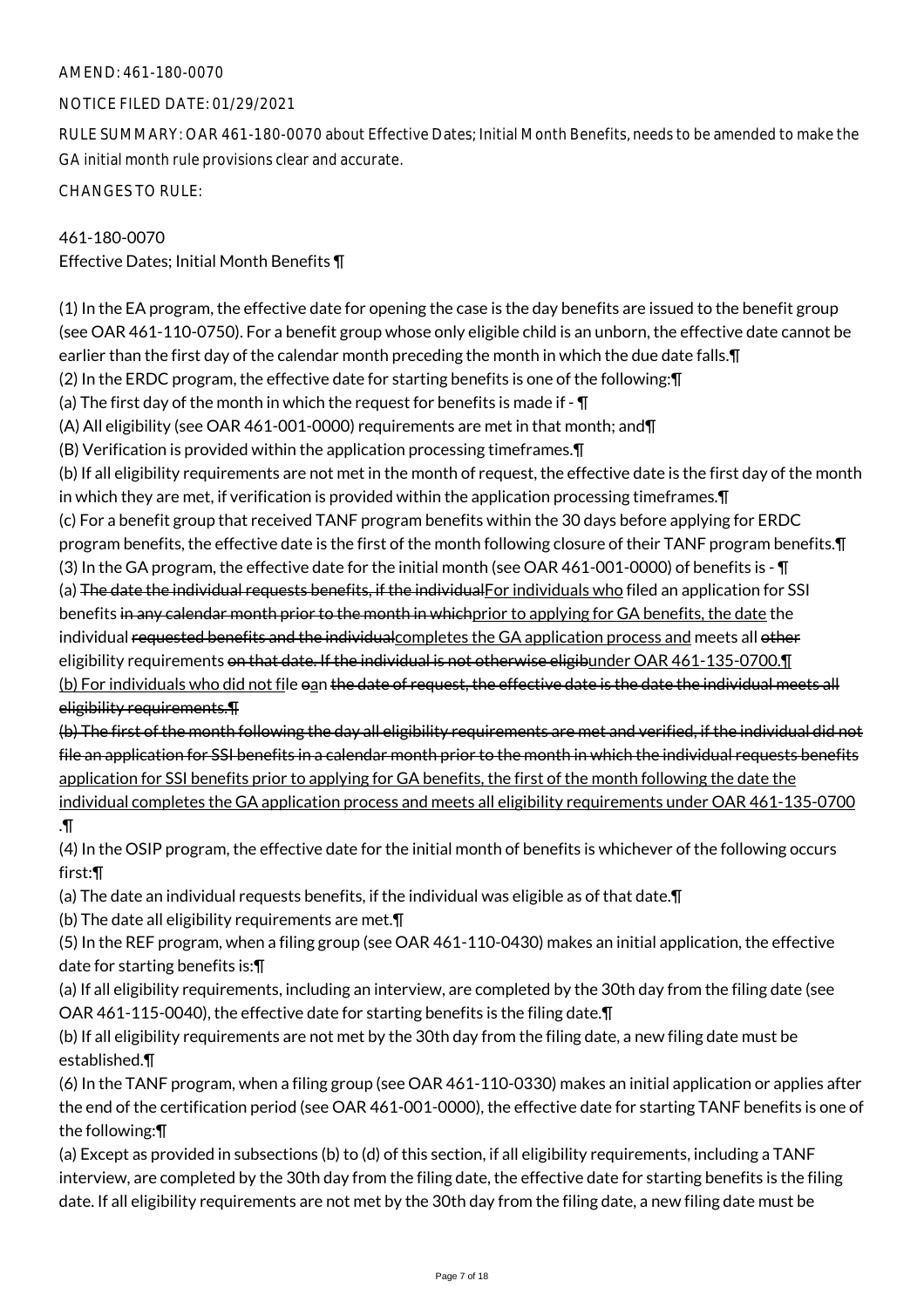established.¶

(b) If the only eligible child is an unborn, the effective date may not be earlier than the first day of the calendar month prior to the month in which the due date falls.¶

(c) For an individual in the Pre-TANF program, the effective date for the initial month of benefits is the date the Pre-TANF program ends as provided in OAR 461-135-0475.¶

(d) For a JOBS support service payment, the effective date is the date the individual meets all eligibility requirements in OAR 461-190-0211.¶

(7) In the SFPSS program, when moving a TANF program recipient to SFPSS, the effective date for the initial month of SFPSS program benefits is:¶

(a) Except as provided in subsection (b) of this section, the first of the month following the day all eligibility requirements are met and verified.¶

(b) If the day all eligibility requirements are met and verified falls after the "compute deadline," the initial month of SFPSS program benefits will be the first of the month following the month after "compute deadline." For purposes of this rule, "compute deadline" means the Department computer system monthly deadline after which changes will not take effect until the month following the first of the next month.

Statutory/Other Authority: ORS 329A.500, 409.050, 411.060, 411.070, 411.404, 411.706, 411.878, 412.006, 412.014, 412.049, 413.085, 414.685

Statutes/Other Implemented: ORS 329A.500, 409.010, 409.050, 411.060, 411.070, 411.081, 411.087, 411.404, 411.706, 411.878, 412.006, 412.014, 412.049, 412.064, 413.085, 414.685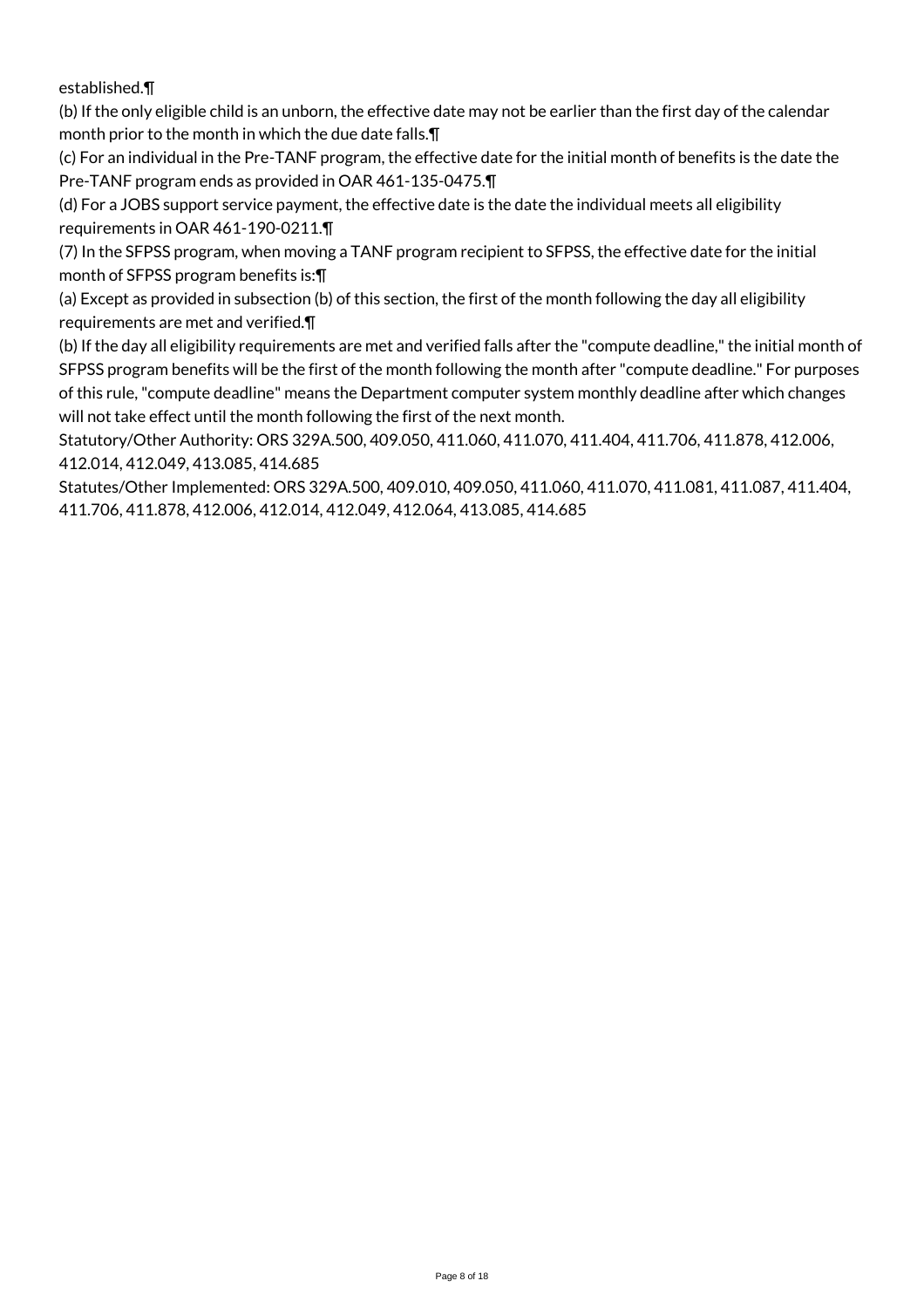# NOTICE FILED DATE: 01/29/2021

RULE SUMMARY: OAR 461-195-0501 about Definitions and Categories of Overpayments, is being amended to update the name of a medical program, certain eligibility group terms, and general language.

CHANGES TO RULE:

461-195-0501

Definitions and Categories of Overpayments ¶

This rule applies to benefits and services delivered under chapters 410, 411, and 461 of the Oregon Administrative Rules.¶

(1) "Overpayment" means:¶

(a) A benefit or service received by or on behalf of a client, or a payment made by the Department on behalf of a client, that exceeds the amount for which the client is eligible.¶

(b) A payment made by the Department and designated for a specific purpose which is spent by a person on an expense not approved by the Department.¶

(A) In the REF program, there is a rebuttable presumption that the full amount of cash benefits was improperly spent in violation of OAR 461-165-0010(8)(a) when cash benefits are used or accessed in Oregon, outside of Oregon, or on tribal lands at:¶

(i) Any liquor store (see OAR 461-165-0010);¶

(ii) Any casino, gambling casino, or gaming establishment (see OAR 461-165-0010);¶

(iii) Any retail establishment that provides adult-oriented entertainment in which performers disrobe or perform in an unclothed state for entertainment; or¶

(iv) Any marijuana dispensary.¶

(B) In the SFPSS and TANF programs, there is a rebuttable presumption that the full amount of cash benefits was improperly spent in violation of OAR 461-165-0010(9)(a) when cash benefits are used or accessed in Oregon, outside of Oregon, or on tribal lands at:¶

(i) Any liquor store;¶

(ii) Any casino, gambling casino, or gaming establishment;¶

(iii) Any retail establishment that provides adult-oriented entertainment in which performers disrobe or perform in an unclothed state for entertainment; or¶

(iv) Any marijuana dispensary.¶

(C) The rebuttable presumptions in paragraphs (A) and (B) of this section also apply when an individual in a location covered in paragraphs (A) or (B) uses or accesses cash benefits from a private bank account.¶

(c) A payment for child care made by the Department to, or on behalf of, a client that:¶

(A) Is paid to an ineligible provider;¶

(B) Exceeds the amount for which a provider is eligible;¶

(C) Is paid when the client was not engaged in an activity that made the client eligible for child care, such as an activity of the JOBS program (see OAR 461-001-0025 and 461-190-0151 to 461-190-0401);¶

(D) Is paid when the client was not eligible for child care benefits; or¶

(E) Has given an electronic benefit transfer (EBT) card, card number, or personal identification number (PIN) to a provider for the purpose of checking a child (see OAR 461-001-0000) in or out from the provider's child care.¶ (d) A misappropriated payment when a person cashes and retains the proceeds of a check from the Department on which that person is not the payee and the check has not been lawfully endorsed or assigned to the person.¶ (e) A benefit or service provided for a need when that person is compensated by another source for the same need and the person fails to reimburse the Department when required to do so by law.¶

(f) A cash benefit received by an individual in the GA or SFPSS programs for each month for which the client receives a retroactive SSI lump sum payment.¶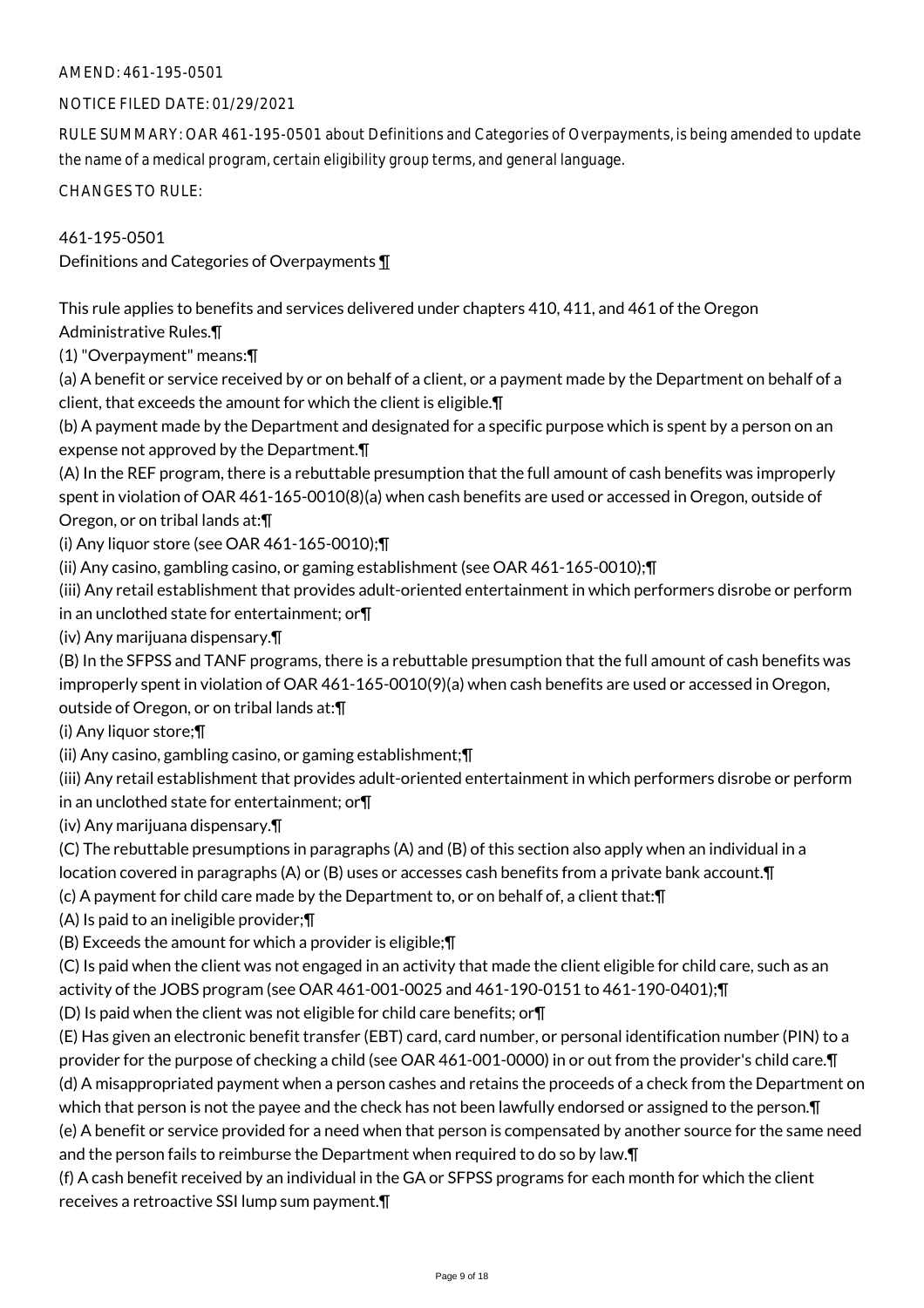(g) In the TA-DVS program, a payment made by the Department to an individual or on behalf of an individual when the individual intentionally and without intimidation or coercion by an abuser:¶

(A) Makes a false or misleading statement or misrepresents, conceals, or withholds information for the purpose of establishing eligibility (see OAR 461-001-0000) for or receiving a benefit from the TA-DVS program; or T (B) Commits any act intended to mislead or misrepresent, conceal, or withhold information for the purpose of establishing eligibility for or receiving a benefit from the TA-DVS program.¶

(2) The Department may establish an overpayment for the initial month (see OAR 461-001-0000) of eligibility under circumstances including, but not limited to:¶

(a) The filing group (see OAR 461-110-0310), ineligible student, or authorized representative (see OAR 461-115- 0090) withheld information;¶

(b) The filing group, ineligible student, or authorized representative provided inaccurate information;¶

(c) The Department failed to use income reported as received or anticipated in determining the benefits of the filing group; or¶

(d) The error was due to an error in computation or processing by the Department.¶

(3) In the OCCS MHSD medical programs (see OAR 461-001-0000), the Department may establish an overpayment for the budget month (see OAR 410-200-0015) when the OCCSHSD medical program households eligibility determination group (see OAR 410-200-0015) or authorized representative (see OAR 410-200-0015) withheld or provided inaccurate information.¶

(4) Overpayments are categorized as follows:¶

(a) An administrative error overpayment is an overpayment caused by any of the following circumstances:¶ (A) The Department fails to reduce, suspend, or end benefits after timely reporting by the filing group, OCCSHSD medical program households eligibility determination group, ineligible student, or authorized representative (see OAR 461-115-0090 and 410-200-0015) of a change covered under OAR 461-170-0011 or 410-200-0235 and

that reported change requires the Department to reduce, suspend, or end benefits;¶

(B) The Department fails to use the correct benefit standard;¶

(C) The Department fails to compute or process a payment correctly based on accurate information timely provided by the filing group, OCCSHSD medical program households eligibility determination group, ineligible student, or authorized representative;¶

(D) In the GA and SFPSS programs, the Department fails to require a client to complete an interim assistance agreement; or¶

(E) The Department commits a procedural error that was no fault of the filing group, <del>OCCS</del>HSD medical program households eligibility determination group, ineligible student, or authorized representative.  $\P$ 

(b) A client error overpayment is any of the following:¶

(A) An overpayment caused by the failure of a filing group, OCCSHSD medical program households eligibility determination group, ineligible student, or authorized representative to declare or report information or a change in circumstances as required under OAR 461-170-0011 or 410-200-0235, including information available to the Department, that affects the client's eligibility to receive benefits or the amount of benefits.¶

(B) A client's unreduced liability or receipt of unreduced benefits pending a contested case hearing decision or other final order favorable to the Department.¶

(C) A client's failure to return a benefit known by the client to exceed the correct amount.¶

(D) A client's use of a JOBS or SFPSS program support payment (see OAR 461-190-0211) for other than the intended purpose.¶

(E) A payment for child care when the client was not engaged in an activity that made the client eligible for child care, such as an activity of the JOBS program (see OAR 461-001-0025 and OAR 461-190-0151 to OAR 461-190- 0401).¶

(F) A payment for child care when the client was not eligible for child care benefits.¶

(G) The failure of a client to pay his or hetheir entire share of the cost of services or the participant fee (see OAR 461-160-0610 and 461-160-0800) in the month in which it is due.¶

(H) An overpayment caused by a client giving an electronic benefit transfer (EBT) card, card number, or personal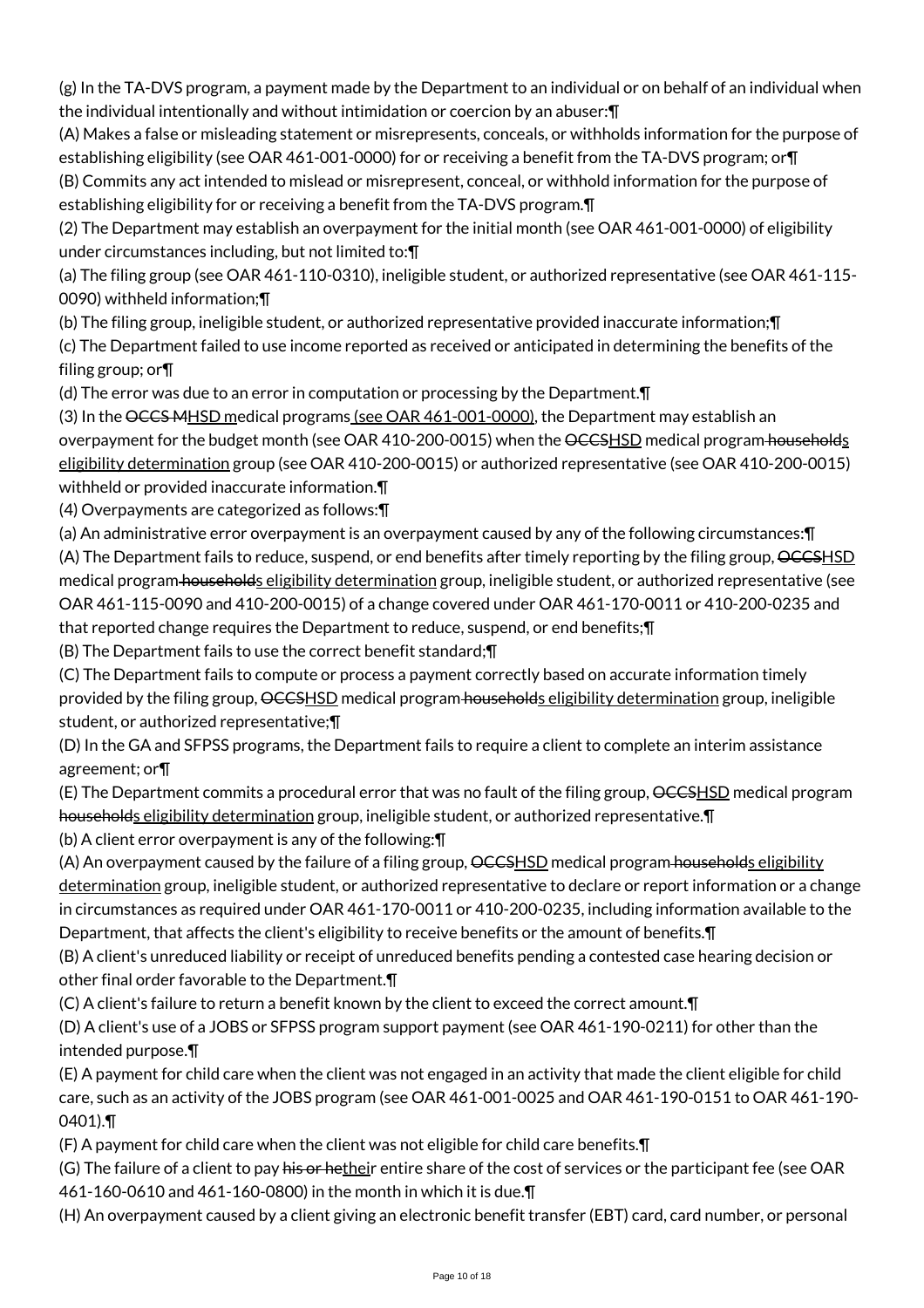identification number (PIN) to a provider for the purpose of checking a child in or out from the provider's child care.¶

(I) In the REF, SFPSS, and TANF programs, an overpayment caused by the client using or accessing cash benefits in any electronic benefit transaction in any liquor store; casino, gambling, or gaming establishment; retail establishment that provides adult-oriented entertainment in which performers disrobe or perform in an unclothed state for entertainment; or marijuana dispensary (see OAR 461-165-0010).¶

(c) A fraud overpayment is an overpayment determined to be an intentional program violation (see OAR 461-195- 0601 and 461-195-0611) or substantiated through a criminal prosecution.¶

(d) In the SNAP program, a provider error overpayment is an overpayment made to a drug or alcohol treatment center or residential care facility that acted as a client's authorized representative.¶

(e) In the child care program, a provider error overpayment is a payment made by the Department on behalf of a client to a child care provider when:¶

(A) Paid to an ineligible provider; or¶

(B) The payment exceeds the amount for which a provider is eligible.¶

(5) When an overpayment is caused by both an administrative and client error in the same month, the Department determines the primary cause of the overpayment and assigns as either an administrative or client error overpayment.¶

(6) In the TANF and TA-DVS programs, when an overpayment puts the client at greater risk of domestic violence (see OAR 461-001-0000), the overpayment is waived (see OAR 461-135-1200).¶

(7) Except as provided in section (8) of this rule, the Department establishes an overpayment when the following thresholds are exceeded:¶

(a) Administrative error overpayments concerning:¶

(A) Cash and child care programs, when the amount is greater than \$200;¶

(B) SNAP open case, when the amount is greater than \$100; and¶

(C) SNAP closed case, when the amount is greater than \$200.¶

(b) Client error overpayments in:¶

(A) Cash and child care programs, when the amount is greater than \$200;¶

(B) SNAP open case, when the amount is greater than \$100;¶

(C) SNAP closed case, when the amount is greater than \$200;¶

(D) Medical programs, when the amount is greater than \$750.¶

(c) Provider error overpayments in:¶

(A) Cash and child care programs, when the amount is greater than \$200;¶

(B) SNAP open case, when the amount is greater than \$100;¶

(C) SNAP closed case, when the amount is greater than \$200.¶

(8) There are no overpayment thresholds in all of the following situations:¶

(a) In SNAP program, if the overpayment was identified in a quality control review.¶

(b) In all programs, if the overpayment was caused by a client's receipt of continuing benefits in a contested case.¶ (c) In all programs, if the overpayment was caused by possible fraud by a client or provider.

Statutory/Other Authority: ORS 409.050, 411.060, 411.070, 411.081, 411.404, 411.816, 412.001, 412.014, 412.049, HB 2089 (2013, Section 10)

Statutes/Other Implemented: ORS 409.010, 411.060, 411.070, 411.081, 411.117, 411.404, 411.620, 411.640, 411.690, 411.816, 411.892, 412.001, 412.014, 412.049, 414.025, 416.350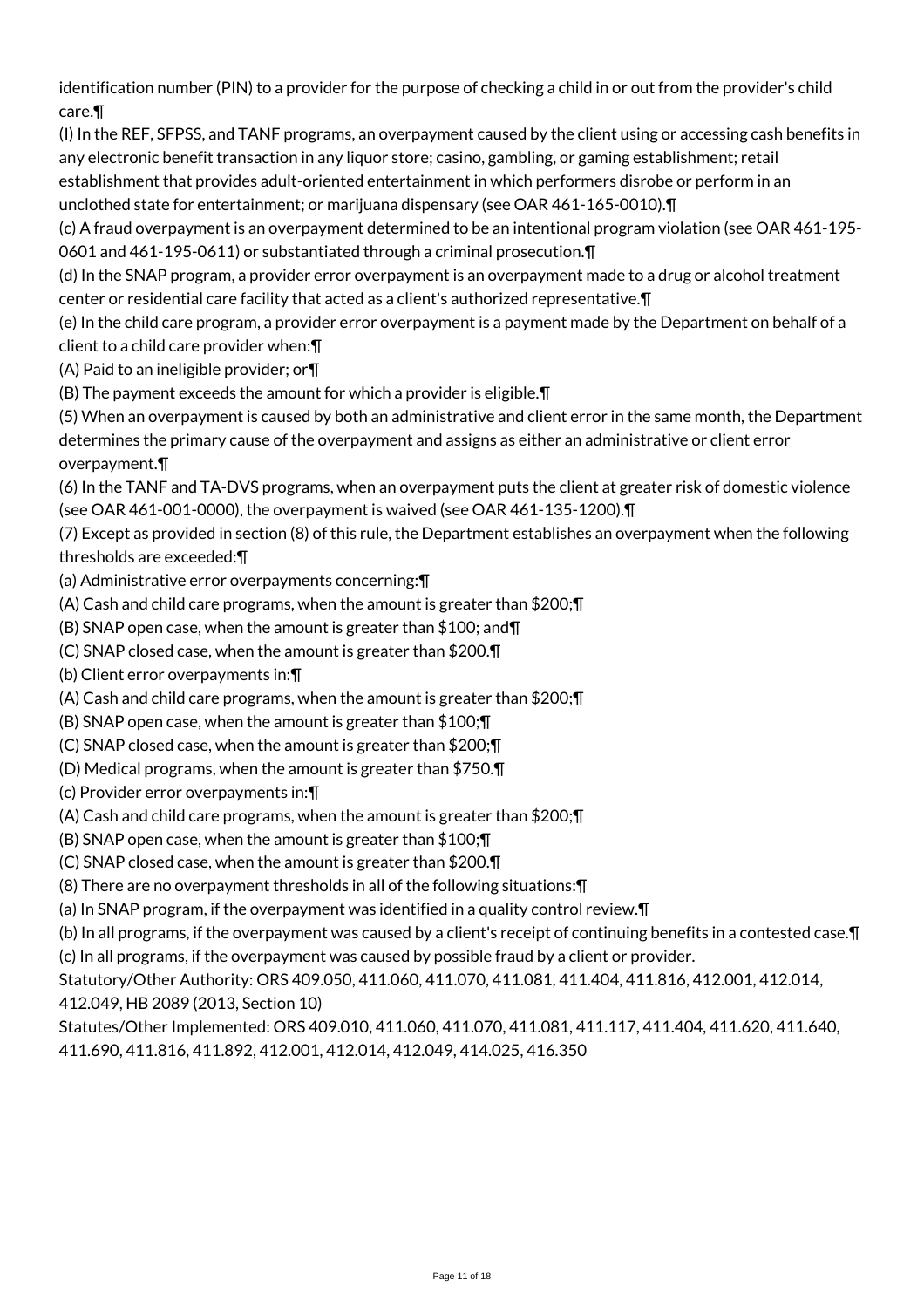#### NOTICE FILED DATE: 01/29/2021

RULE SUMMARY: OAR 461-195-0521 about Calculation of Overpayments, is being amended to update a program name, an eligibility group name, and general terminology. It is also being amended to put Department practice regarding overpayment establishment, self-employment related overpayment establishment and calculation, as well as administrative error overpayment establishment and calculation into rule. Lastly, it is being amended to make clear how being categorically eligible for SNAP impacts overpayments in the SNAP program, to remove the Post-TANF program from the rule, and to remove provisions regarding the American Recovery and Reinvestment Act of 2009, which is no longer relevant for current and future overpayments. These changes bring the rule into alignment with current Department policy and terminology.

CHANGES TO RULE:

# 461-195-0521

Calculation of Overpayments ¶

This rule specifies how the Department calculates an overpayment (see OAR 461-195-0501).¶ (1) The Department calculates an overpayment by determining the amount the elientindividual received, or the payment made by the Department on behalf of the client individual that exceeds the amount for which the client individual was eligible.¶

(2) When a filing group, OCCS MHSD medical programs household(see OAR 461-001-0000) eligibility determination group (see OAR 410-200-0015), ineligible student, or authorized representative (see OAR 461-115-0090 and OAR 410-200-0015) fails to report income, the Department establishes, calculates and determines the overpayment by assigning unreported income to the applicable budget month without averaging the unreported income, except:¶

(a) A clientn individual's earned income reported quarterly from the Employment Department is considered received by the elientindividual in equal amounts during the months identified in the report. In

(b) In the ERDC, REF, SNAP, and TANF programs, a clientn individual's actual self-employment income is annualized retrospectively to calculate the overpayment.¶

(c) In the OCCS MHSD medical programs, if actual income is not available for the months in which an overpayment occurred, a clientn individual's actual self-employment income (see OAR 410-200-0015) received during the year when an overpayment occurred is annualized to calculate an overpayment. **T** 

(3d) In all programs, if verification of self-employment income is not provided to the Department following the issuance of a subpoena, or is not yet available to the individual, self-employment income from a prior year is annualized prospectively to calculate an overpayment. There is a rebuttable presumption that self-employment income from the prior year is representative of actual self-employment income for the time of overpayment. The presumption may be rebutted only by clear and convincing evidence. ¶

(3) The Department establishes, calculates, and determines an administrative error overpayment (see OAR 461 195 0501) based on information initially provided by a filing group, HSD medical programs eligibility

determination group, ineligible student, or authorized representative. The Department may calculate the administrative error overpayment by using any of the following:¶

(a) Correct prospective budgeting (see OAR division 461-150 and division 410-200) based on information initially provided; or if it results in a lower overpayment amount;¶

(b) Actual income; or¶

(c) Averaging an individual's earned income reported quarterly from the Employment Department.¶

(4) When using prospective budgeting (see OAR division 461-150) and the actual income differs from the amount determined under OAR 461-150-0020(2), there may be a client error overpayment (see OAR 461-195-0501) only when the filing group, ineligible student, or authorized representative withheld information, failed to report a change, or provided inaccurate information. In such a case, the Department uses the actual income to determine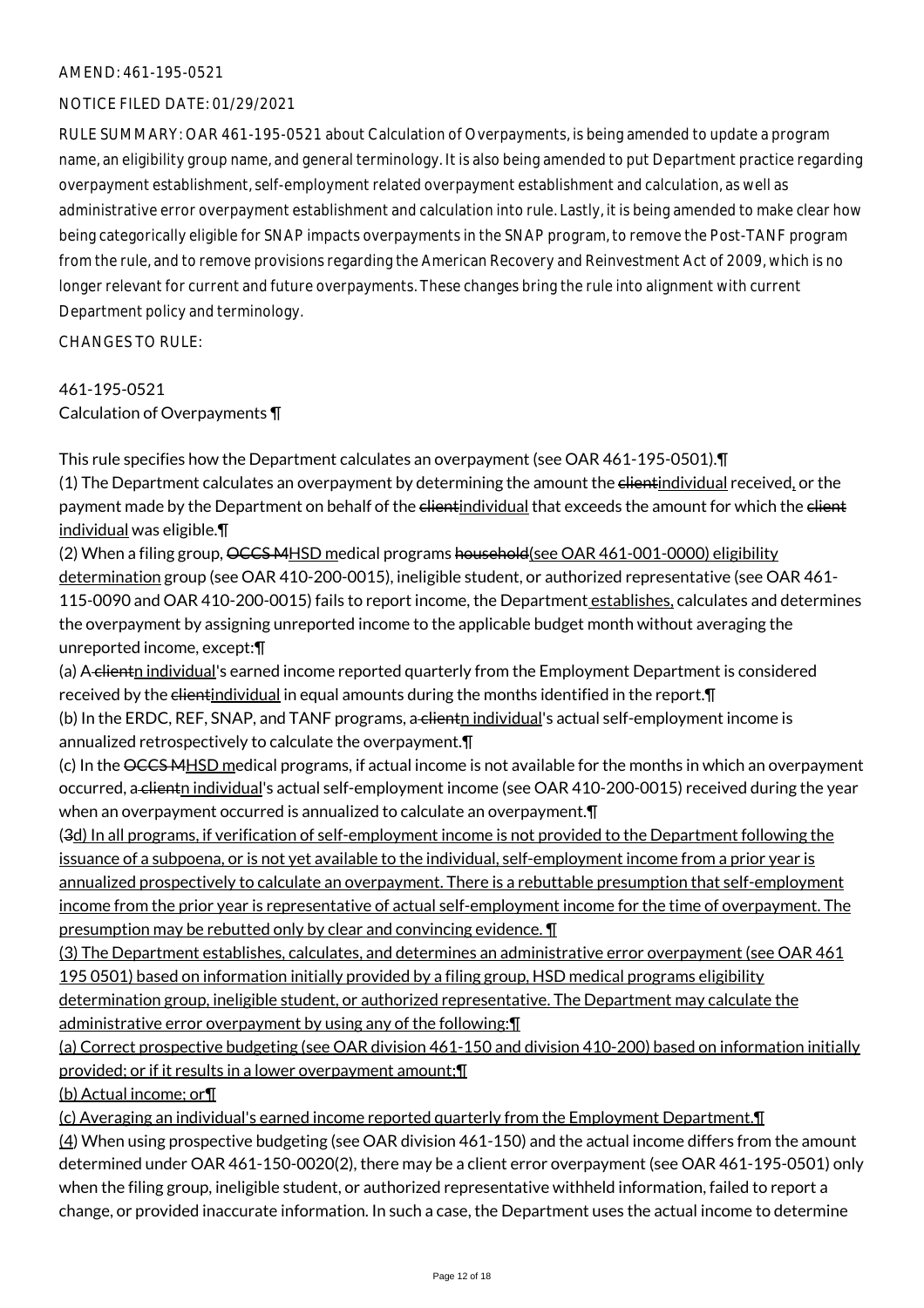the amount of an overpayment.¶

(45) When using anticipated income for the OCCS MHSD medical programs and the actual income differs from the amount determined under OAR 410-200-0310, there may be a client error overpayment only when the  $\overline{\text{OCES}}$ MHSD medical programs household group (see OAR 410-200-0015) eligibility determination group or authorized representative (see OAR 410-200-0015) knowingly withheld information, failed to report a change, or provided inaccurate information. In such a case, the Department uses the actual income to determine the amount of an overpayment.¶

(56) When a filing group, ineligible student, or authorized representative fails to report all earned income within the reporting time frame, the earned income deduction (see OAR 461-160-0160, 461-160-0190, 461-160-0430, 461-160-0550, and 461-160-0552) is applied as follows:¶

(a) In the OSIP, OSIPM, QMB, and REFM programs, the Department allows the earned income deduction.¶ (b) In the REF and TANF programs, the Department allows the earned income deduction when good cause (see section (6) of this rule) exists.¶

(c) In the SNAP program, no deduction is applied to earned income if the amount or source of income was not timely reported.¶

(67) For the purposes of OAR 461-195-0501 to 461-195-0561, "good cause" means circumstances beyond the <del>client</del>individual's reasonable control that caused the <del>client</del>individual to be unable to report income timely and accurately.¶

(78) When support is retained:¶

(a) In the TANF program, the amount of support (other than cash medical support) the Department of Justice retains as a current reimbursement each month is added to other income to determine eligibility (see OAR 461- 001-0000). When a clientn individual is not eligible for TANF program benefits, the overpayment is offset by the support the Department of Justice retains as a current reimbursement.¶

(b) In the medical programs, the amount of the cash medical support the Department retains each month is excluded income and not used to determine eligibility for medical program benefits. When a client<u>n individual</u> has incurred a medical program overpayment, the overpayment is offset by the amount of the cash medical support the Department retains during each month of the overpayment.¶

(89) In the REF and TANF programs, when a clientn individual directly receives support used to determine eligibility or calculate benefits, the overpayment is:¶

(a) If still eligible for REF or TANF program benefits, the amount of support the elientindividual received directly; or¶

(b) If no longer eligible for REF or TANF program benefits, the amount of program benefits the elientindividual received.¶

 $(910)$  When an overpayment occurs due to the failure of an individual to reimburse the Department, when required by law to do so, for benefits or services (including cash medical support) provided for a need for which that individual is compensated by another source, the overpayment is limited to the lesser of the following:¶

(a) The amount of the payment from the Department;¶

(b) Cash medical support; or¶

(c) The amount by which the total of all payments exceeds the amount payable for such a need under the

# Department's rules.¶

(101) Benefits paid during a required notice period (see OAR 461-175-0050, OAR 410-200-0120) are included in the calculation of the overpayment when:¶

(a) The filing group, OCCS MHSD medical programs household group (see OAR 410-200-0015)eligibility determination group, ineligible student, or authorized representative (see OAR 461-115-0090 and OAR 410-200- 0015) failed to report a change within the reporting time frame under OAR 461-170-0011 or OAR 410-200- 0235; and¶

(b) Sufficient time existed for the Department to adjust the benefits to prevent the overpayment if the filing group, OCCS MHSD medical program household group (see OAR 410-200-0015)s eligibility determination group, ineligible student, or authorized representative (see OAR 461-115-0090 and OAR 410-200-0015) had reported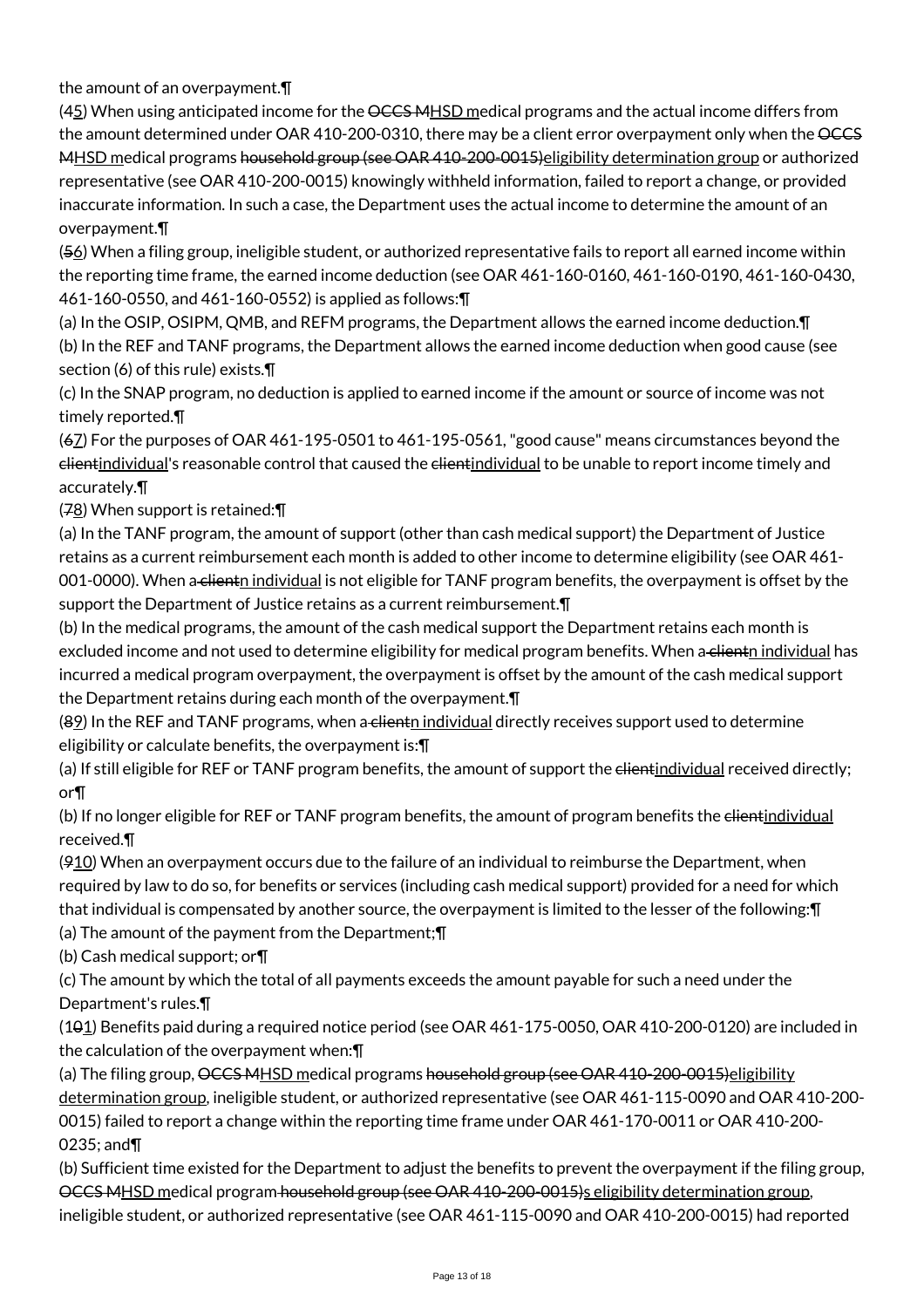the change at any time within the reporting time frame.¶

(112) In the SNAP program:¶

 $\Theta$ , I, if the benefit group (see OAR 461-110-0750) was categorically eligible under OAR 461-135-0505, there is no overpayment based on resources.¶

(b) For a filing group (see OAR 461-110-0370) found eligible for SNAP program benefits under OAR 461-135-  $0.0505(1)(a)$  to (c), and the actual income made the group ineligible for the related program, the group remains categorically eligible for SNAP program benefits as long as the eligibility requirement under OAR 461-135- 0505(1)(d) is met. A benefit group of one or two individuals would be entitled to at least the minimum SNAP program benefit allotment under OAR 461-165-0060.¶

(c) For a filing group found eligible for SNAP program benefits only under OAR 461-135-0505(1)(d), and the actual income equals or exceeds 185 percent of the Federal Poverty Level, the filing group is no longer categorically eligible. The overpayment is the amount of SNAP program benefits incorrectly received.¶

(123) In the OSIP and OSIPM programs, when a clientindividual does not pay his or hetheir share of the cost of services (see OAR 461-160-0610) or the OSIP-EPD or OSIPM-EPD program participant fee (see OAR 461-160- 0800) in the month in which it is due, an overpayment is calculated as follows:¶

(a) All payments made by the Department on behalf of the elientindividual during the month in question are totaled, including but not limited to any payment for:¶

(A) Capitation;¶

(B) Long term care services;¶

(C) Medical expenses for the month in question;¶

(D) Medicare buy-in (when not concurrently eligible for an MSP);¶

(E) Medicare Part D;¶

(F) Mileage reimbursement;¶

(G) Special needs under OAR 461-155-0500 to 461-155-0710; and¶

(H) Home and community-based care (see OAR 461-001-0030), including home delivered meals and non-medical transportation.¶

(b) Any partial or late liability payment made by a clientn individual receiving home and community-based care inhome services or participant fee paid by an OSIP-EPD or OSIPM-EPD program elieparticipant is subtracted from the total calculated under subsection (a) of this section. The remainder, if any, is the amount of the overpayment. I (13)4) When a clienth individual's liability is unreduced pending the outcome of a contested case hearing about that liability the overpayment is the difference between the liability amount determined in the final order and the amount, if any, the elientindividual has repaid. T

(145) In the OCCS MHSD medical programs, OSIPM, QMB, and REFM programs if the elientindividual was not eligible for one program, but during the period in question was eligible for another program:¶

(a) With the same benefit level, there is no overpayment.¶

(b) With a lesser benefit level, the overpayment is the amount of medical program benefit payments made on behalf of the clientindividual exceeding the amount for which the clientindividual was eligible. The

(156) When an overpayment is caused by administrative error (see OAR 461-195-0501), any overpayment of GA, OSIP, REF, SFPSS, or TANF program benefits is not counted as income when determining eligibility for the OCCS MHSD medical programs, OSIPM, and REFM programs.

(167) Credit against an overpayment is allowed as follows:¶

(a) In the GA, REF, and TANF programs, a credit is allowed for a client<sub>n</sub> individual's payment for medical services made during the period covered by the overpayment, in an amount not to exceed the Department fee schedule for the service, but credit is not allowed for an elective procedure unless the Department authorized the procedure prior to its completion.¶

(b) In the SNAP program, if the overpayment was caused by unreported earned income, verified child care costs are allowed as a credit to the extent the costs would have been deductible under OAR 461-160-0040 and 461- 160-0430.¶

(c) In the SFPSS and TANF programs, if the overpayment is caused by reported earned income, a credit is allowed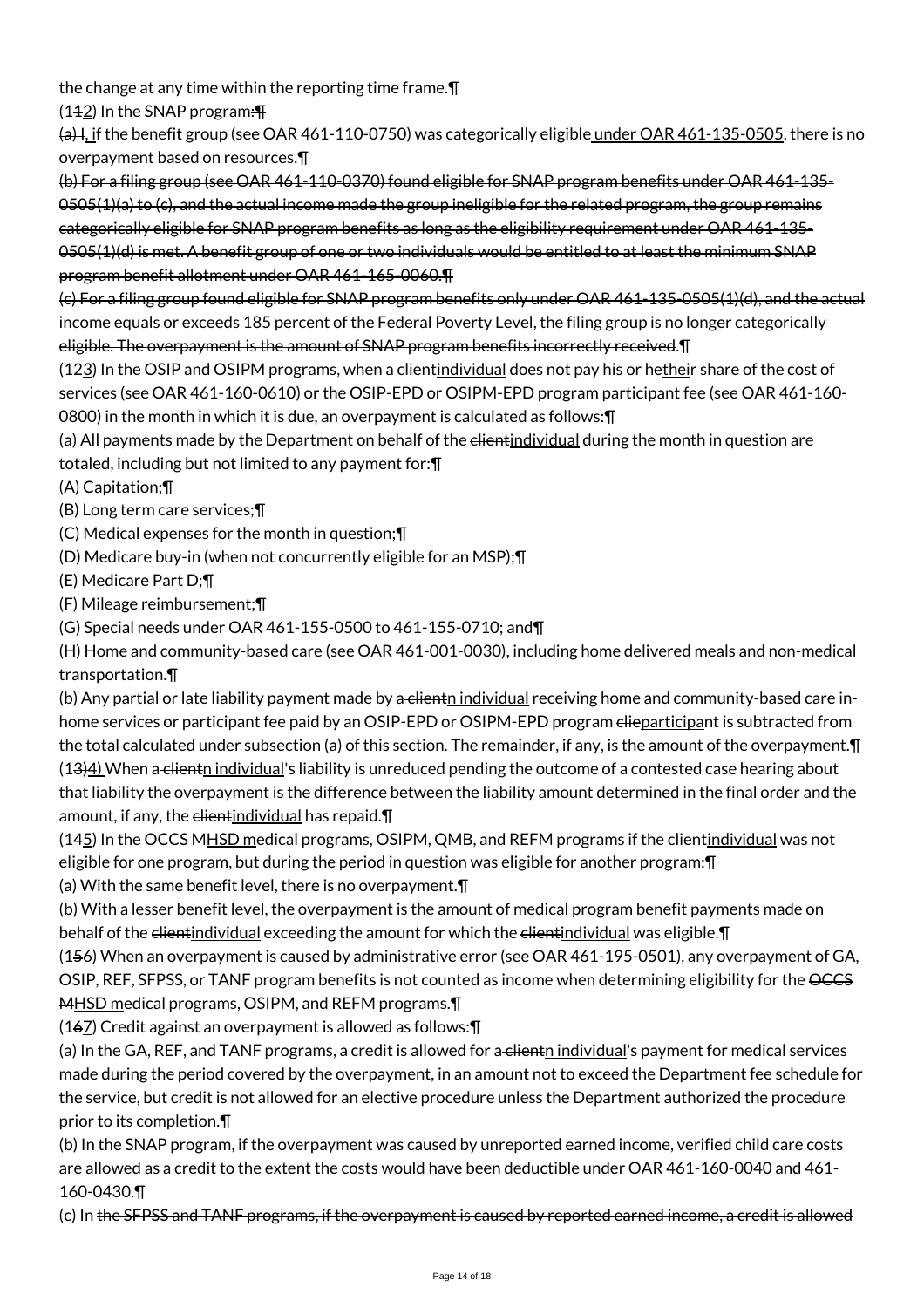for the Post-TANF grant if the client meets eligibility under OAR 461-135-1250 and the client has received less than 12 months of Post-TANF program benefits.¶

(d) In all programs, for an underpayment of benefits in the program in which the overpayment occurred.¶ (17) In the SNAP program, in compliance with the American Recovery and Reinvestment Act of 2009, effective April 1, 2009 through September 30, 2009, the amount between the normal Thrifty Food Plan (TFP) benefit amount under this section and the increased TFP benefit amount under OAR 461-155-0190 is not counted in the overpayment amount unless the filing group was ineligible for SNAP program benefits. [see attached table]all programs, for an underpayment of benefits in the program in which the overpayment occurred.¶

(18) In the REF program, when an individual used or accessed cash benefits in violation of OAR 461-165- 0010(8)(a), the amount of the overpayment is the amount of cash benefits the elientindividual used or accessed. $\P$ (19) In the SFPSS and TANF programs, when an individual used or accessed cash benefits in violation of OAR 461- 165-0010(9)(a), the amount of the overpayment is the amount of cash benefits the elientindividual used or accessed.

Statutory/Other Authority: ORS 329A.500, 413.085, 414.685, ORS 409.050, 411.060, 411.070, 411.404, 411.660, 411.706, 411.816, 412.014, 412.049, 412.124, 414.231

Statutes/Other Implemented: ORS 329A.500, ORS 409.010, 411.060, 411.070, 411.404, 411.620, 411.630, 411.635, 411.640, 411.660, 411.690, 411.706, 411.816, 412.014, 412.049, 412.124, 414.231, 416.350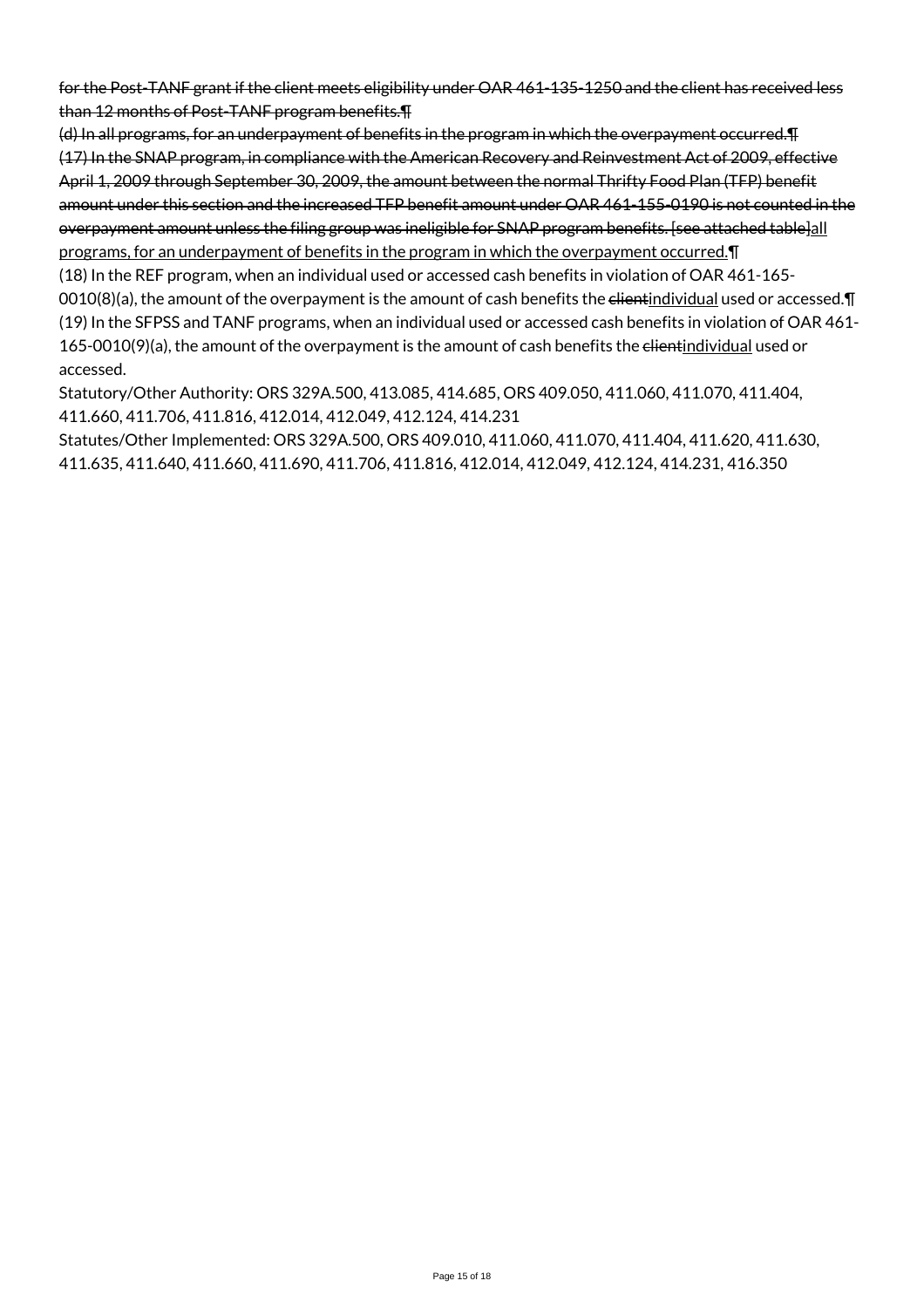#### NOTICE FILED DATE: 01/29/2021

RULE SUMMARY: OAR 461-195-0541 about Liability for Overpayments, is being amended to update the name of a medical program, and eligibility group, and make language gender neutral.

CHANGES TO RULE:

# 461-195-0541 Liability for Overpayments ¶

(1) In all programs except the OCCS MHSD medical, OSIP, OSIPM, QMB, REFM, and SNAP programs or a child care program, the following persons are liable for repayment of an overpayment (see OAR 461-195-0501):¶ (a) Each individual in the filing group or required to be in the filing group and the payee when the overpayment was incurred, except an individual who did not reside with and did not know the or she wasy were included in the filing group.¶

(b) A caretaker relative (see OAR 461-001-0000) and his or hetheir spouse (see OAR 461-001-0000) who were not part of, but resided with, the filing group when the overpayment was incurred.¶

(c) A parent (see OAR 461-001-0000) or caretaker relative of a child (see OAR 461-001-0000) in the benefit group (see OAR 461-110-0750) and the spouse of the parent or caretaker relative if the parent, caretaker relative, or spouse was a member of or resided with the filing group when the overpayment was incurred.¶ (d) An individual determined liable for an overpayment remains liable when the individual becomes a member of a new filing group.¶

(e) An authorized representative (see OAR 461-115-0090) when the authorized representative knowingly gave incorrect or incomplete information or intentionally withheld information resulting in the overpayment.¶ (2) In the OCCS MHSD medical and REFM programs, the following persons are liable for repayment of an overpayment:¶

(a) Each individual in the filing group, the <del>OCCS MHSD</del> medical programs <del>householdeligibility determination</del> group (see OAR 410-200-0015), or required to be in the filing group and the payee when the overpayment was incurred, except an individual who ---¶

(A) Was a child or dependent child (see OAR 461-001-0000) at the time of the overpayment; or¶ (B) Did not reside with and did not know the or she wasy were included in the filing group.  $\P$ 

(b) A caretaker relative and his or their spouse who were not part of, but resided with, the filing group or OCCSM HSD medical programs household group (see OAR 410-200-0015) eligibility determination group when the overpayment was incurred.¶

(c) A parent or caretaker relative of a child in the filing group or <del>OCCS MHSD</del> medical programs household group (see OAR 410-200-0015)eligibility determination group and the spouse of the parent or caretaker relative if the parent, caretaker relative, or spouse was a member of or resided with the filing group or  $\angle{CCS}$  MHSD medical programs householdeligibility determination group when the overpayment was incurred.¶

(d) An authorized representative (see OAR 461-115-0090 and OAR 410-200-0015) when the authorized representative knowingly gave incorrect or incomplete information or intentionally withheld information that resulted in the overpayment.¶

(3) In a child care program:¶

(a) An overpayment caused by administrative error is collectible as follows:¶

(A) The provider is liable for a provider overpayment made on behalf of a client eligible for child care payments.¶ (B) Each adult in the filing group or required to be in the filing group is liable for an overpayment if the client was not eligible for the payment.¶

(b) Each adult in the filing group or required to be in the filing group is liable for a client overpayment, and a provider is liable for an overpayment caused by the provider. The client and provider are jointly and severally liable for an overpayment caused by both. In the case of an alleged provider overpayment, a provider's failure to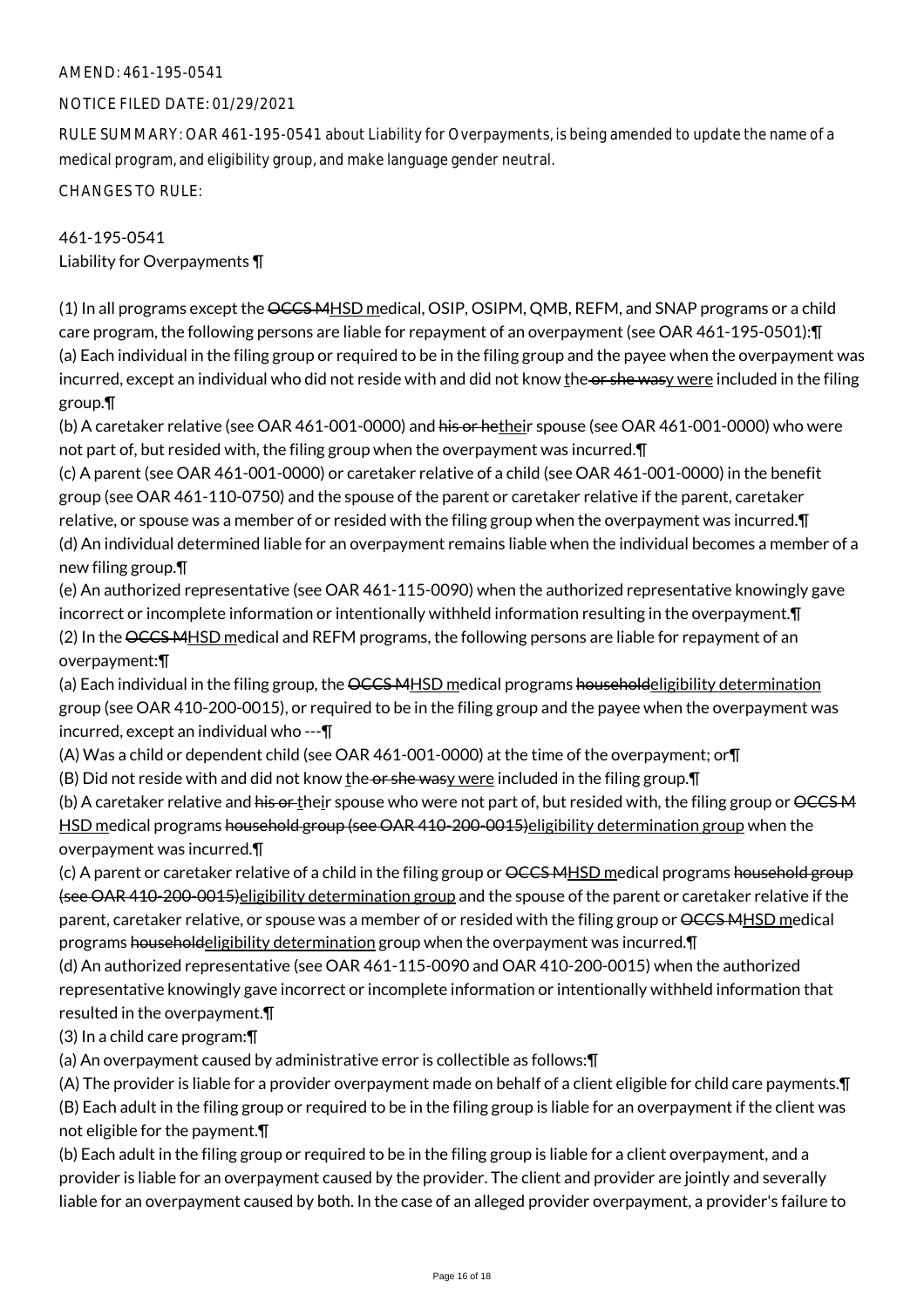provide contemporaneous records of care provided creates a rebuttable presumption that the care was not provided.¶

(c) An adult who cosigned an application with a minor provider applicant is liable for an overpayment incurred by the minor provider.¶

(d) An authorized representative (see OAR 461-115-0090) is liable for an overpayment when the authorized representative knowingly gave incorrect or incomplete information or intentionally withheld information that resulted in the overpayment.¶

(4) In the GA, OSIP, OSIPM, and QMB programs, the following persons are liable for repayment of an overpayment:¶

(a) Each individual in the filing group or required to be in the filing group and the payee when the overpayment was incurred, except an individual who ---¶

(A) Was a child or dependent child at the time of the overpayment; or¶

(B) Did not reside with and did not know they were included in the filing group.¶

(b) A caretaker relative and their spouse who were not part of, but resided with, the filing group when the overpayment was incurred.¶

(c) A parent or caretaker relative of a child in the filing group and the spouse of the parent or caretaker relative if the parent, caretaker relative, or spouse was a member of or resided with the filing group when the overpayment was incurred.¶

(d) An authorized representative when the authorized representative knowingly gave incorrect or incomplete information or intentionally withheld information that resulted in the overpayment.¶

(5) In the SNAP program, the following persons are liable for repayment of an overpayment or a claim that results from trafficking (see OAR 461-195-0601(2)) of SNAP benefits:¶

(a) The primary person (see OAR 461-001-0015) of any age, an ineligible student in the household, and all adults (see OAR 461-001-0015) who were members of or required to be in the filing group (see OAR 461-110-0370) when excess benefits were issued.¶

(b) A sponsor of a non-citizen household member if the sponsor is at fault, for payments prior to November 21, 2000.¶

(c) A drug or alcohol treatment center or residential care facility that acted as the authorized representative of the client.¶

(d) An authorized representative when the authorized representative knowingly gave incorrect or incomplete information or intentionally withheld information that resulted in the overpayment.¶

(e) For a claim that results in trafficking, the payee and the authorized representative when they actually traffic the benefits.¶

(6) Except as provided otherwise in section (7) of this rule, in all programs, both a non-citizen and the sponsor of the non-citizen are liable for an overpayment incurred if the overpayment results from the failure of the sponsor to provide correct information (see OAR 461-145-0820 to 461-145-0840). If the sponsor had good cause (see OAR 461-195-0521(5)) for withholding the information, the sponsor is not liable for the overpayment.¶

(7) In the SNAP program, the sponsor of a non-citizen is not liable under section (6) of this rule for payments on or after November 21, 2000.¶

(8) In the OCCSHSD medical programs, the November 2013 amendments to OAR 461-195-0501, 461-195-0521, 461-195-0541, and 461-195-0561 apply as of October 1, 2013.

Statutory/Other Authority: ORS 409.050, 411.060, 411.404, 411.816, 412.014, 412.049, 329A.500, 413.085, 414.685

Statutes/Other Implemented: ORS 409.010, 411.060, 411.087, 411.404, 411.630, 411.635, 411.640, 411.690, 411.816, 412.014, 412.049, 416.350, 329A.500